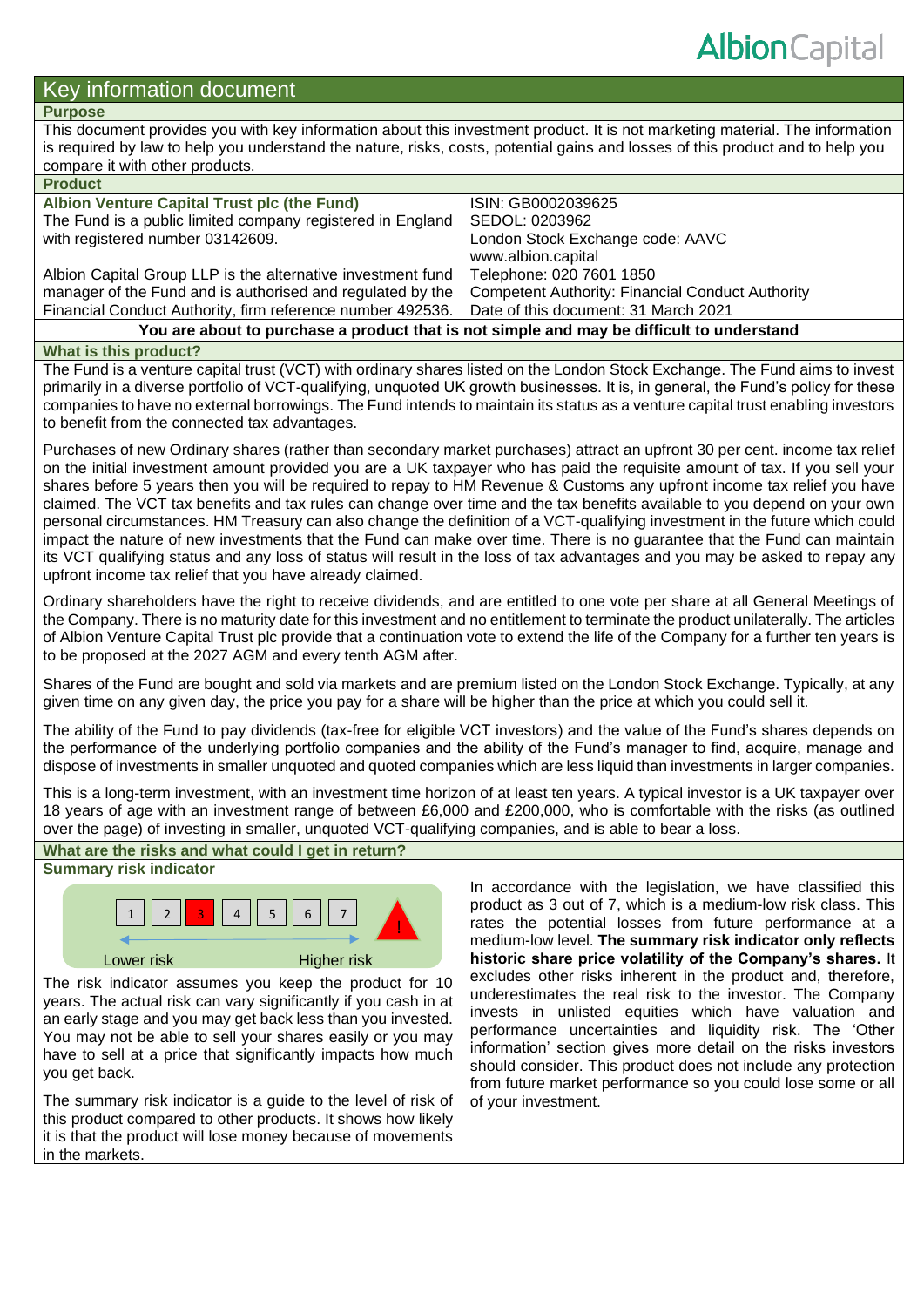# **Albion** Capital

#### **Performance scenarios**

| <b>Investment Scenarios</b> | £10,000                             | 1 vear     | 5 years    | 10 years<br>(Recommended<br>holding period) |
|-----------------------------|-------------------------------------|------------|------------|---------------------------------------------|
| <b>Stress scenario</b>      | What you might get back after costs | £5.116.19  | £4,416.31  | £2.972.32                                   |
|                             | Average return each year            | -48.84%    | -15.08%    | -11.43%                                     |
| Unfavourable scenario       | What you might get back after costs | £9,402.20  | £10,495.65 | £13,102.00                                  |
|                             | Average return each year            | -5.98%     | 0.97%      | 2.74%                                       |
| Moderate scenario           | What you might get back after costs | £10.712.83 | £14.129.67 | £19.971.79                                  |
|                             | Average return each year            | 7.13%      | 7.16%      | 7.16%                                       |
| <b>Favourable scenario</b>  | What you might get back after costs | £12.220.28 | £19,043.96 | £30,478.88                                  |
|                             | Average return each year            | 22.20%     | 13.75%     | 11.79%                                      |

This table shows the money you could get back over the next ten years, under different scenarios, assuming that you invest £10,000. The scenarios illustrate how your investment could perform. You can compare them to the scenarios of other products. The scenarios presented are a theoretical estimate of future performance, derived from formulae, based on a dataset of the performance from the past on how the value of this investment varies, and are not an exact indicator. What you get will vary depending on how the market performs and how long you keep the investment. The stress scenario shows what you might get back in extreme market circumstances. **Market developments in the future cannot be accurately predicted. The scenarios shown are only an indication of some of the possible outcomes based on recent returns. Actual returns could be lower.** The value of shares can go down as well as up and you may not get back the full amount you invested. The figures shown include all the costs of the product itself, but may not include all the costs you pay to your advisor or distributor. The figures do not take into account your personal tax situation, which may also affect how much you get back. These figures are not inclusive of any upfront income tax relief you may have claimed.

#### **What happens if Albion Venture Capital Trust plc is unable to pay out?**

As a shareholder of Albion Venture Capital Trust plc you would not be able to make a claim to the Financial Services Compensation Scheme about Albion Venture Capital Trust plc in the event that Albion Venture Capital Trust plc is unable to pay out.

## **What are the costs?**

The Reduction in Yield (RIY) shows what impact the total costs you pay will have on the investment return you might get. The total costs take into account one-off, ongoing and incidental costs. The amounts shown here are the cumulative costs of the product itself, for three different holding periods. The figures assume you invest £10,000. The figures are estimates and may change in the future. The figures do not take into account your personal tax situation and therefore do not include the loss of any upfront tax relief.

#### **Costs over time**

The person selling you or advising you about this product may charge you other costs. If so, this person will provide you with information about these costs, and show you the impact that all costs will have on your investment over time.

| <b>Scenarios</b>                         | after 1 year | If you cash in If you cash in If you cash in<br>after 5 years | after 10 years |
|------------------------------------------|--------------|---------------------------------------------------------------|----------------|
| <b>Total costs</b>                       | £529.76      | £1,951.21                                                     | £4,666.22      |
| Impact on return (RIY) per year<br>5.57% |              | 3.46%                                                         | 3.32%          |

## **Composition of costs**

The table below shows the impact each year of the different types of costs on the investment return you might get at the end of the recommended holding period and the meaning of the different cost categories.

| This table shows the impact on return per year |                                  |          |                                                                                                                                                                                                                                                                                                                                                                                                                                                                                                                                                                      |  |
|------------------------------------------------|----------------------------------|----------|----------------------------------------------------------------------------------------------------------------------------------------------------------------------------------------------------------------------------------------------------------------------------------------------------------------------------------------------------------------------------------------------------------------------------------------------------------------------------------------------------------------------------------------------------------------------|--|
| <b>One-off costs</b>                           | <b>Entry costs</b>               | 0.34%    | The impact of the costs you pay when entering your investment. This is the maximum you could<br>pay. The figure includes subscription fees of a maximum of 2.5%; this is only payable on the issue<br>of new shares. SDRT of 0.5% is payable if the shares are purchased on the secondary market.                                                                                                                                                                                                                                                                    |  |
|                                                | <b>Exit costs</b>                | $0.00\%$ | The impact of the costs of exiting your investment.                                                                                                                                                                                                                                                                                                                                                                                                                                                                                                                  |  |
| <b>Portfolio</b><br><b>Ongoing costs</b>       | transaction costs                | 0.12%    | The impact of the costs of us buying and selling underlying investments for the Fund. These costs<br>are payable by the underlying portfolio companies rather than by the Fund itself.                                                                                                                                                                                                                                                                                                                                                                               |  |
|                                                | Other<br>ongoing<br><b>costs</b> | 2.87%    | The impact of costs that we take each year for managing your investments and other running<br>costs associated with the Fund.                                                                                                                                                                                                                                                                                                                                                                                                                                        |  |
| Incidental costs<br><b>Performance fees</b>    |                                  | $0.00\%$ | The impact of the performance fee. We take these from your investment if the product outperforms<br>its benchmark. An annual fee of an amount equal to 20 per cent. of any excess of the Total Return<br>over the performance hurdle will be payable. The performance hurdle is equal to the Starting NAV<br>of 79.0 pence per share, increased by the increase in RPI plus 2 per cent. per annum from the<br>Start Date of 1 April 2019. If the hurdle is missed in any year, then it will continue to compound<br>until the next year that the hurdle is exceeded. |  |
|                                                | <b>Carried interests</b>         | $0.00\%$ | There are no carried interests.                                                                                                                                                                                                                                                                                                                                                                                                                                                                                                                                      |  |